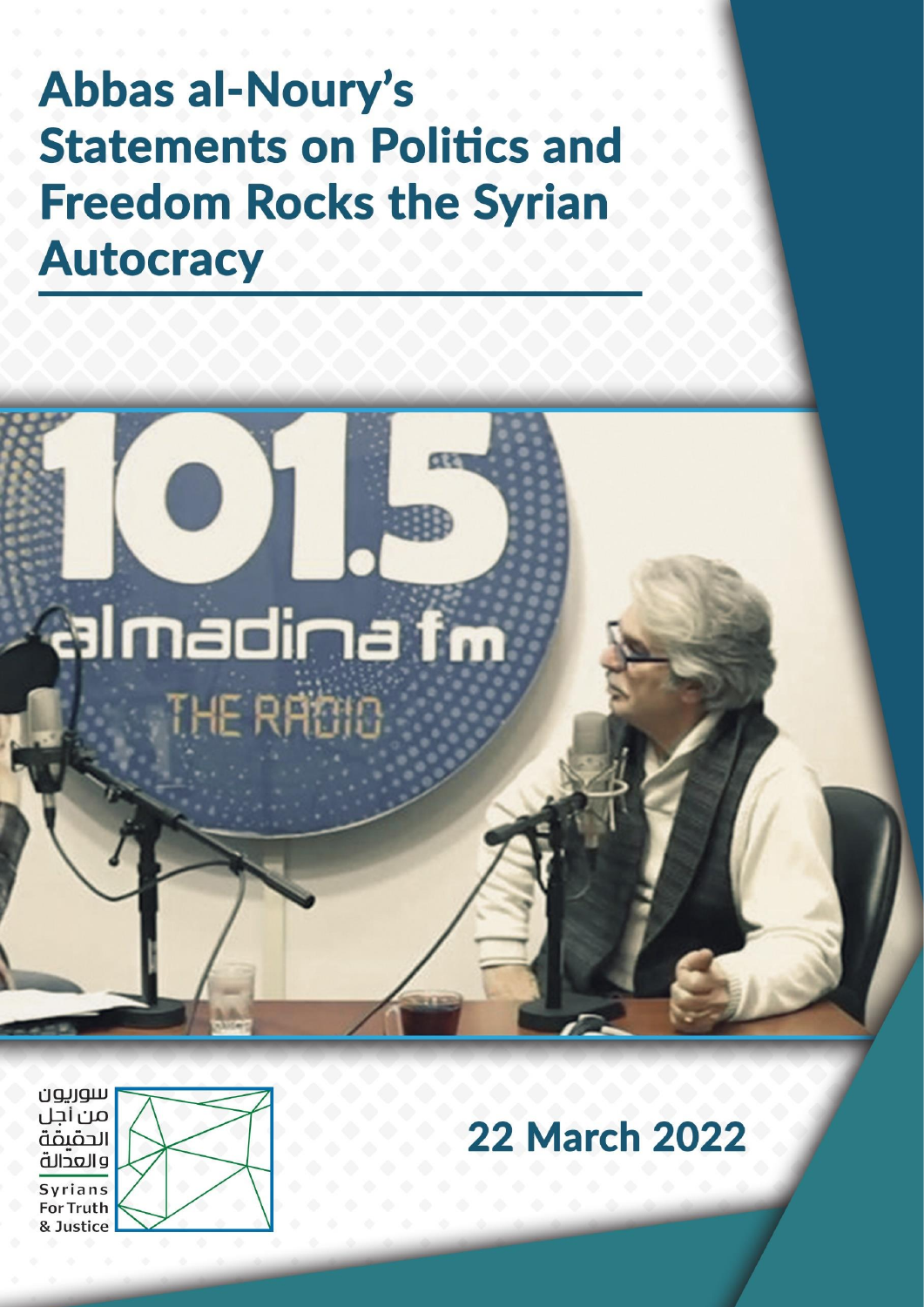Abbas al-Noury's Statements on Politics and Freedom Rocks the Syrian Autocracy

### **Abbas al-Noury's Statements on Politics and Freedom Rocks the Syrian Autocracy**

Al-Noury attributed the disappearance of democracy in Syria to military rule, sparking controversy among supporters and opponents of the Syrian government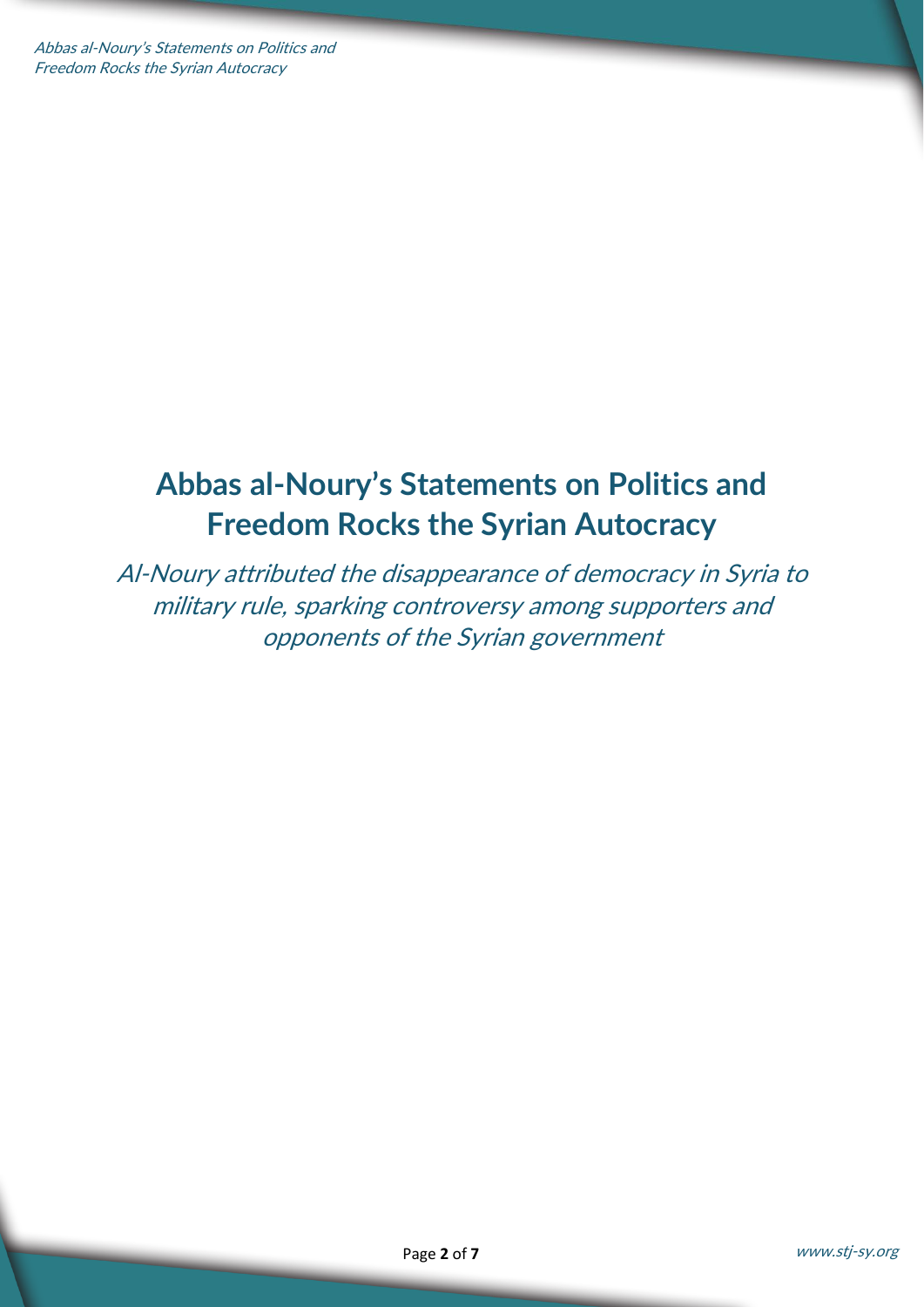On 29 January 2022, prominent Syrian actor [Abbas al-Noury](https://www.facebook.com/AbbasElnouri) gave a live video interview on the Damascus-based [Al-Madina FM](https://www.facebook.com/almadinafmsyria)'s Al Mukhtar show. Al-Noury focused in the interview on criticizing the current Syrian Constitution and the deteriorating freedoms in Syria. During his interview, al-Noury recalled the Syrian Army's complicity in overthrowing the democracies Syrians enjoyed in the 1950s.

In addressing the Syrian Constitution, al-Noury lamented: "The Syrian citizens do not know what it contains, since they did not participate in its making which is all in the hands of the ruler, who must have a limited power in determining the rights and duties of the ruled." Al-Noury referred to the freedom of expression as a condition for the sustainability of art production in Syria, saying:

"What are the freedoms we are enjoying in our country of the ancient culture and proud history? Once when a poet (He meant the Syrian great poet [Nizar Qabbani\)](https://nizarq.com/en/bio.html) criticized the government, the latter removed his works from the school curricula. In 1950s, Syria once set a fine example of democracy in the region with its multi-party politics and free elections. From the time the military came, they overthrew the constitution, they overthrew democracy, they overthrew all culture."

Al-Noury also criticized the failure of successive Syrian governments since  $1963<sup>1</sup>$  to allow citizens to participate in Syria's public affairs and the governments empty promises to improve human rights in the country. Al-Noury said:

"The government has never been ashamed of its mistakes. Is it reasonable for a state to block Internet sites and allow others? This government does not want to think of its mistakes and it will not admit or questions them, as it has not do that so far."

Furthermore, al-Noury touched upon the theft of the Syrian Central Bank's funds in the 1980s:

"Some well-known Syrian figures ran away with all the money of the Syrian Central Bank and no one uttered a word about it. Knowing that at the time, we had many brilliant lawyers but none dared to file a case against those figures despite the available documented evidence to this effect".

Al-Noury went on to explain that Syria's present situation is a consequence of the authoritarian military rule over all aspects of life, including the economic, social and political realms.

#### **The Public's Reaction: Between Supporting and Opposing al-Noury's Statements**

Statements by Abbas al-Nouri sparked controversy on social media among Syrians, both loyalists and opponents of the regime. As a result, Al-Madina FM. deleted the interview from its official website and social media accounts — less than 24 hours after its broadcast. Despite its deletion, Abbas's [speech](https://www.youtube.com/watch?v=eSlNItP7c84) was disseminated across YouTube channels concerned with Syrian politics.

Al-Noury was threatened with prosecution for crossing "the red lines" in his discussions about the Syrian Army. Haidara Bahjat Suleiman, son of the former Syrian ambassador to Jordan,

<sup>&</sup>lt;sup>1</sup> The year the Arab Socialist Ba'ath Party came to power via military coup.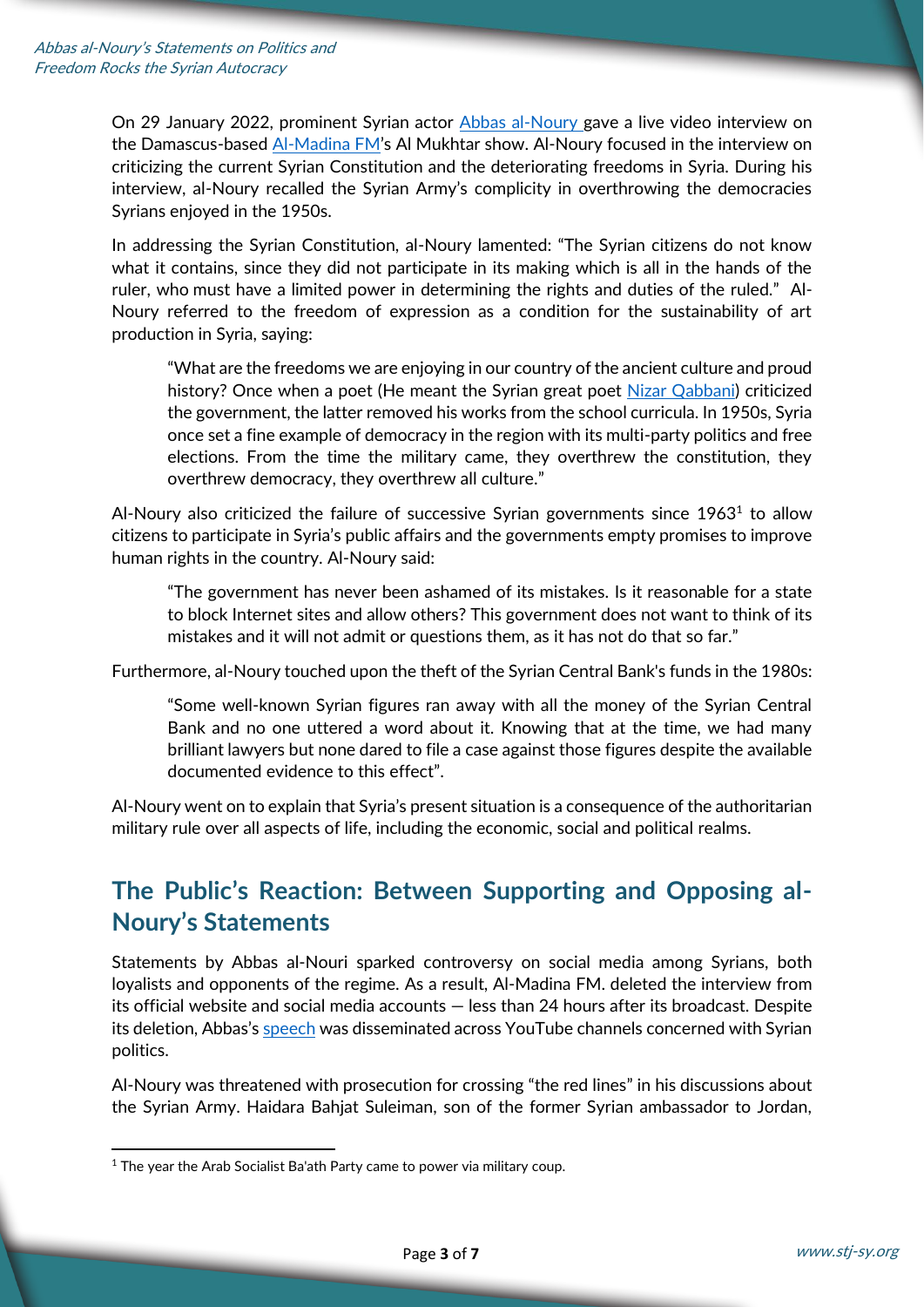threatened to file a case against al-Noury on charges of insulting, degrading, and libeling all members of the Ba'ath party. Meanwhile, pro-government media worker[s accused](https://www.youtube.com/watch?v=Fvo7dknxHVM) al-Noury of quoting opponents' lies that Rifaat al-Assad stole millions from the Central Bank of Syria.

#### **Forcing Al-Noury to Retract his Statements and Apologize**

On 30 January 2022, Al-Madina FM[. announced](https://www.facebook.com/almadinafmsyria/photos/a.365906123443736/5180996468601320) on its official Facebook page that Al Mukhtar show would sit with al-Noury again in order to explain the "confusion" that emerged following the statements he gave during the previous interview.

When Al-Noury [appeared](https://www.youtube.com/watch?v=pZLeOwXOwIQ) on the show again, he retracted his statements related to the Syrian Army and freedom, claiming that his statements were clipped and taken out of context.

On the same day, Abbas al-Noury's wife, the well-known Syrian writer Aa'nud Khaled, launched a Facebook solidarity [campaign](https://www.facebook.com/photo?fbid=1428073274257589&set=a.114379885626941) with al-Noury under the hashtag "#Solidarity WithAbbas Al-Nouri". The campaign received a response from hundreds of Syrians who re-posted the hashtag, including Syrian actresses [Shokran Mortga](https://www.facebook.com/faan.magazineoffical/posts/6845426608865254) and Reem Zeno, Syrian acto[r Ayman Zidan,](https://www.facebook.com/hashtag/%D9%85%D8%AA%D8%B6%D8%A7%D9%85%D9%86_%D9%85%D8%B9_%D8%B9%D8%A8%D8%A7%D8%B3_%D8%A7%D9%84%D9%86%D9%88%D8%B1%D9%8A) and Syrian singer [Samih Choukaer.](https://www.facebook.com/samih.choukaer/posts/4157263301042969)

#### **Domestic Laws Choke Freedom of Expression**

The current Syrian [Constitution,](https://www.constituteproject.org/constitution/Syria_2012.pdf?lang=en) which came into effect in 2012, states in Article 42 "Every citizen shall have the right to freely and openly express his views whether in writing or orally or by all other means of expression." And in Article 36: "The inviolability of private life shall be protected by the law."

However, the Syrian law has several provisions that limit fundamental human rights, especially the right to freedom of expression. These provisions give the executive authorities a free hand to silence the mouths of dissenters and to prosecute and fine them for speaking their opinions.

#### **The Syrian Media Law of 2011**

On 28 August 2011, Syrian President Bashar al-Assad ratified a new media law under [Legislative Decree](http://www.parliament.gov.sy/arabic/index.php?node=5578&cat=4387) No. 108 of 2011. The Syrian Media Law of 2011 states:

Article 2: "Media, with all its means, is independent and can freely delivers its message within the framework of the constitution and law."

Article 3: The practice of media work is based on the following basic rules:

1. Freedom of expression and fundamental freedoms guaranteed in the Constitution of the Syrian Arab Republic, the Universal Declaration of Human Rights and the relevant international conventions ratified by the Syrian government.

In 2013, President Bashar al-Assad issued Decree No. 199 establishing that the National Media Council be responsible for regulating the media sector. The Decree named the nine members of the Council and claimed that it would be autonomous and independent financially and administratively. However, in practice, the National Media Council is an instrument of the Executive. The National Media Council has the full power to prevent the issuance of any action, behavior, or statement that may anger the authorities, and to prosecute the persons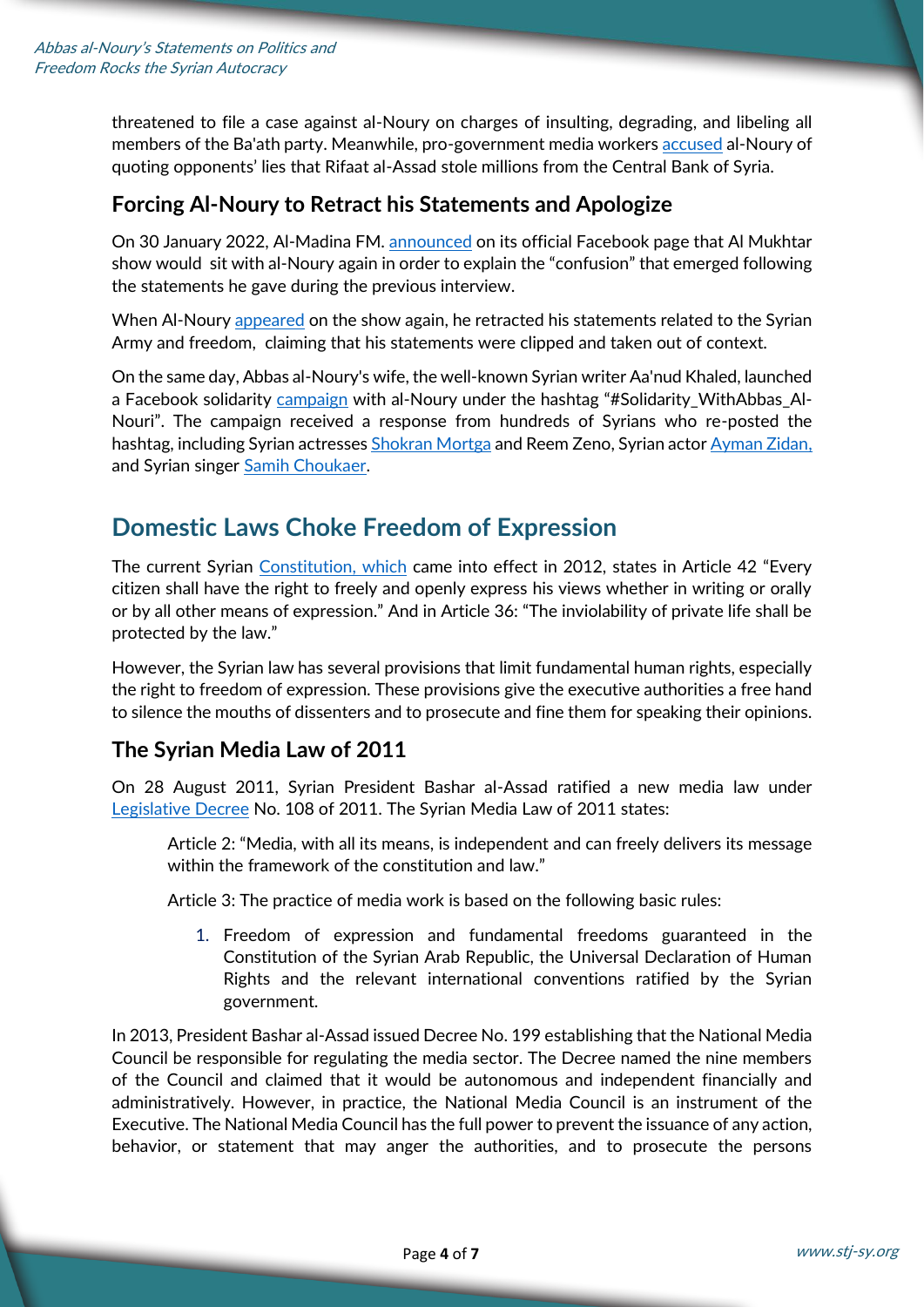responsible for it. Moreover, any media outlet (A newspaper, TV. channel, radio, website, news agency,etc) who wants to operate in Syria must apply for a license from the National Media Council, who has the absolute right to grant it or not. Furthermore, the Council can revoke the license of any operating media outlet without a warrant, according to Articles 22 and 100 of the Syrian Media Law. The media freedoms in Syria have been curtailed since it became supervised by the Executive, albeit indirectly.

The Syrian Media Law explicitly refers to taboo topics as:

- Any content that could lead to division, discord, or the disruption of national unity and security.
- Any content that offends religions or religious beliefs or that could incite sectarian strife.
- News and information related to the military and armed forces, except for what is issued by them.
- Any content that targets the states' symbols.

These conditions, which are also contained in the Syrian Penal Code, are broad, unclear, and thus subject to various interpretations. This helps the Executive to limit the freedom of expression at will.

The current Syrian Constitution was promulgated in 2012, meaning after the adoption of the Media Law. Consequently, the government had to supposedly amend the Media Law in line with the articles related to freedom of expression contained in the Constitution.

In 2016, the Syrian President issue[d Legislative Decree No. 23,](http://www.pministry.gov.sy/contents/12817/%D8%A7%D9%84%D9%85%D8%B1%D8%B3%D9%88%D9%85-%D8%A7%D9%84%D8%AA%D8%B4%D8%B1%D9%8A%D8%B9%D9%8A-%D8%B1%D9%82%D9%85-/23/-%D9%84%D8%B9%D8%A7%D9%85-2016-%D8%A7%D9%84%D9%85%D8%AA%D8%B6%D9%85%D9%86-%D8%AA%D8%B9%D8) amending the Media Law issued by Legislative Decree No. 108 of 2011. Decree No. 23 stipulated that the Ministry of Information would replace the National Media Council, which means the return of the direct and even the absolute control of the executive authority over the media sector in Syria.

The Syrian government went further in choking the freedom of opinion and expression by enacting the Law for the Regulation of Network Communication against Cyber Crime No 17. Of 2012, which requires websites to clearly publish the names and details of the owners and administrators. The owner of a website or online platform is also required to save a copy of their content and traffic data to allow verification of the identity of persons who contribute content on the network (Articles 3 and 8). The law also permits the search of any computer program (Article 26), meaning that the authorities have the right to search the personal accounts on social media and all other online contents.

#### **The Military and General Penal Codes**

[The Syrian Military Penal Code](http://parliament.gov.sy/arabic/index.php?node=5585&cat=11811) prohibits and even criminalizes criticizing the Syrian military, which entails a higher penalty in war than in peacetime. This Code gives the military courts in Syria the power to prosecute not only soldiers and military, but also civilians. The Syrian Military Penal Code provides for a penalty of up to 3 years in prison against any person, military or civilian, "who is guilty of insulting the army, attacking the dignity, reputation, morale of the army, or acts liable to undermine military discipline, obedience and respect due to superiors, or criticism on the action of the military hierarchy or officers the army, thereby undermining their dignity" ( Article 123).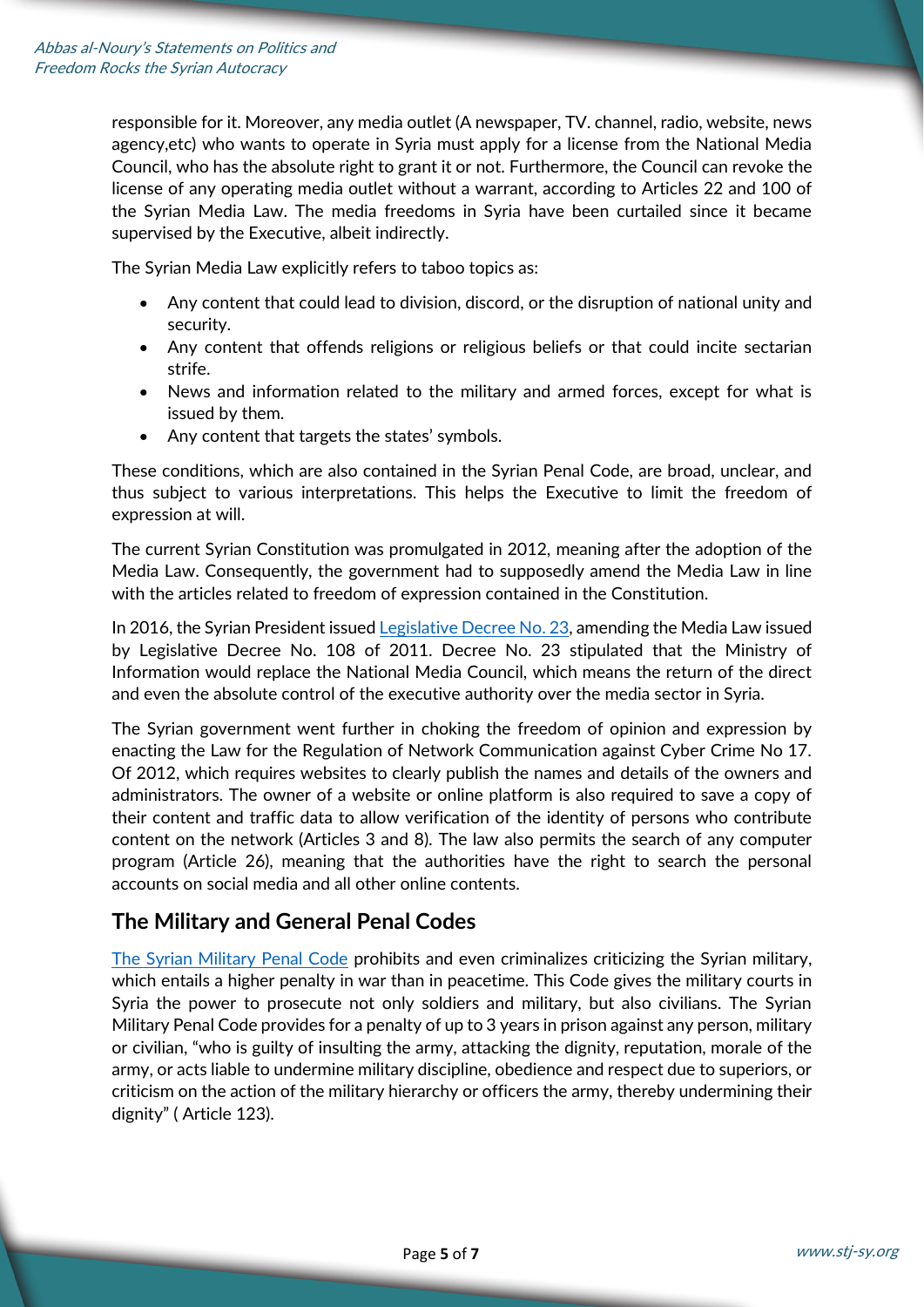Along the same lines, among the Syrian laws that choke freedom of opinion and expression is the Counter-Terrorism Law No. 19 of 2019, whose Article 8 states: "Anyone who distributes publications or information stored in any form with the intention of promoting the means of terrorism or terrorist acts shall be sentenced to long-term hard labor. The same penalty shall apply to anyone who runs or uses a website leading to the same purpose." This article allows the Syrian government to prosecute Syrian citizens, including human rights activists, who express opinions other than those of the public authorities and the political establishment under the pretext of promoting terrorism.

In summary, all the Syrian Constitution's provisions relating to freedom of opinion and expression are just for show, as they are not respected in practice. The Syrian governments' acts of silencing dissenting views and opinions are a violation of the freedom of expression provided for in several international instruments and conventions, including the Universal Declaration of Human Rights of 1948 and the International Covenant on Civil and Political Rights of 1966, whose Article 19 states:

- 1. Everyone shall have the right to hold opinions without interference.
- 2. Everyone shall have the right to freedom of expression; this right shall include freedom to seek, receive and impart information and ideas of all kinds, regardless of frontiers, either orally, in writing or in print, in the form of art, or through any other media of his choice.